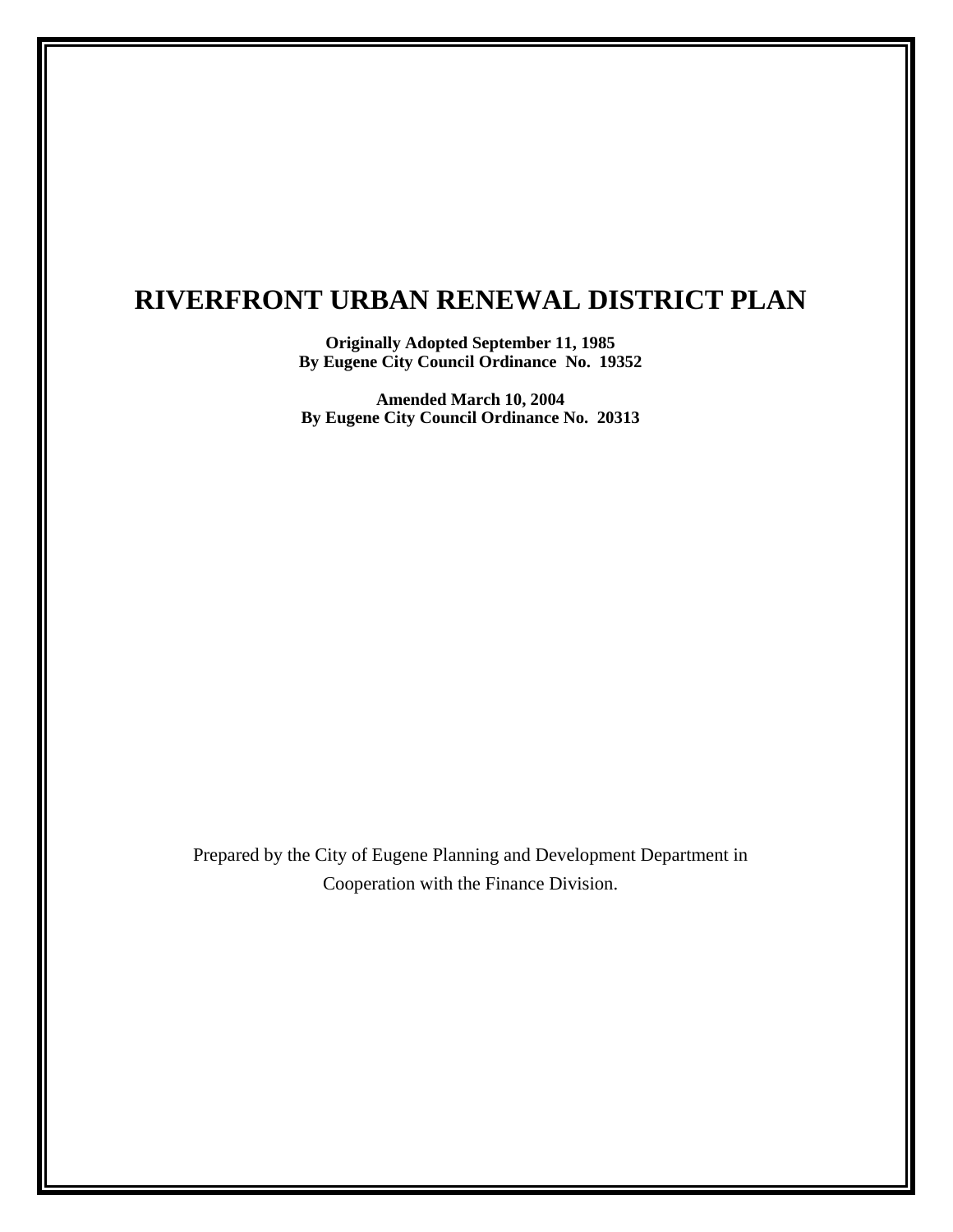# RIVERFRONT URBAN RENEWAL DISTRICT PLAN

# Originally Adopted September 11, 1985

# Amended March 10, 2004

# TABLE OF CONTENTS

# Page

| Part I  | Section 100  | Introduction                                                 | 3              |
|---------|--------------|--------------------------------------------------------------|----------------|
|         | Section 200  | Definitions                                                  | 3              |
|         | Section 300  | <b>Legal Boundary Description</b>                            | $\overline{4}$ |
|         | Section 400  | Goals and Objectives                                         | 5              |
|         | Section 500  | Land Use Plan                                                | $\tau$         |
|         | Section 600  | Project Activities                                           | 8              |
|         | Section 700  | Methods for Financing the Projects                           | 13             |
|         | Section 800  | Annual Financial Statement Required                          | 13             |
|         | Section 900  | <b>Citizen Participation</b>                                 | 14             |
|         | Section 1000 | Non-Discrimination                                           | 14             |
|         | Section 1100 | Recording of This Plan                                       | 14             |
|         | Section 1200 | Procedures for Changes or Amendments in the approved<br>Plan | 14             |
|         | Section 1300 | Maximum Indebtedness of the Plan                             | 15             |
|         | Section 1400 | Duration and Validity of Approved Plan                       | 16             |
| Part II | Exhibits     |                                                              |                |
|         | А.           | Development Plan Boundary                                    |                |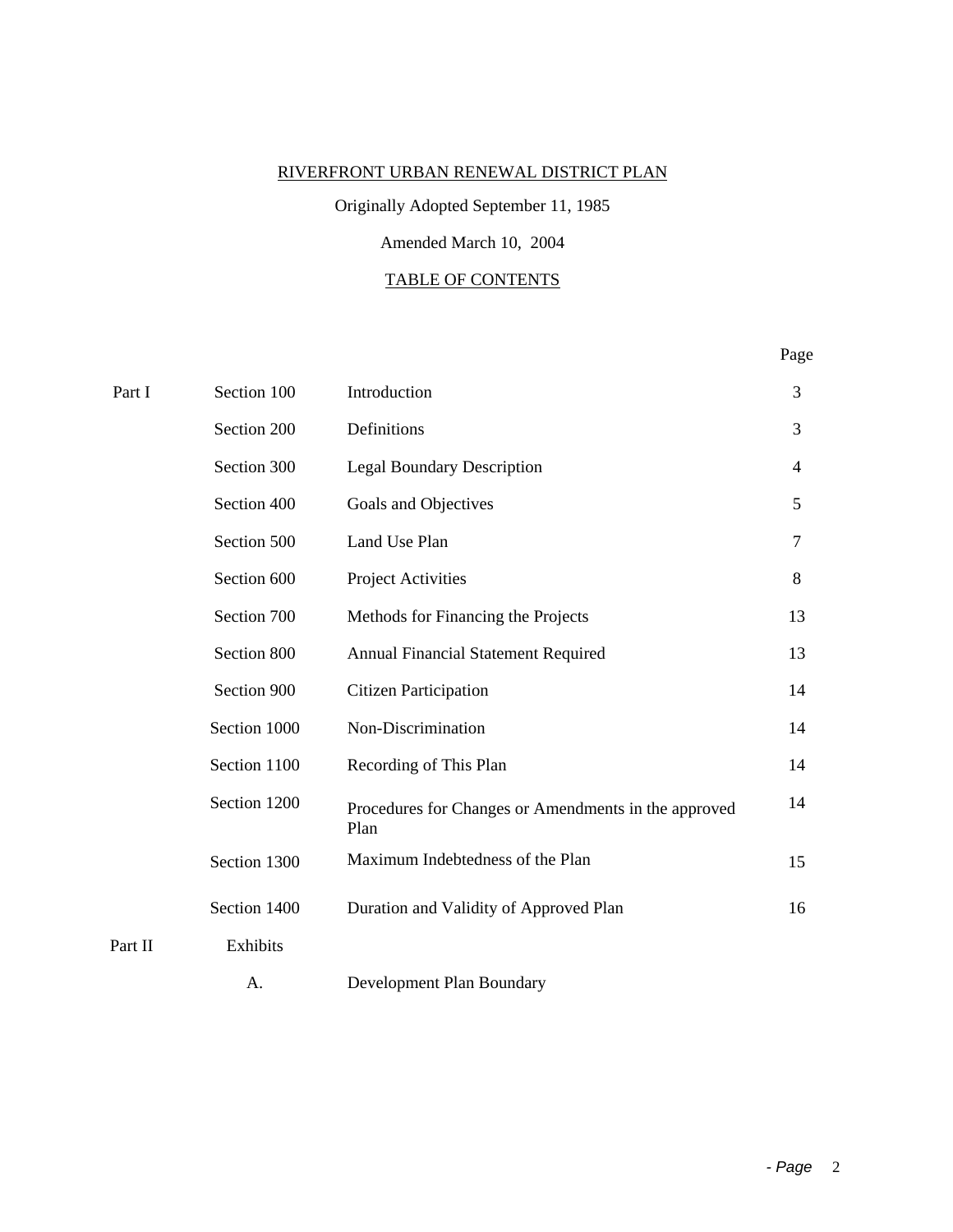# **RIVERFRONT URBAN RENEWAL DISTRICT PLAN**

#### **Part 1.**

#### **Section 100--Introduction**

The Riverfront Urban Renewal District, pertaining to an area of approximately 178 acres within the boundaries of the city, consists of Part 1, Text and Part 2, Exhibits. This plan has been prepared by the Planning and Development Department of the City of Eugene pursuant to the provisions found within the Oregon Revised Statutes, ORS Chapter 457, the Oregon Constitution, and all applicable laws and ordinances.

#### **Section 200--Definitions**

The following definitions will govern this plan unless the context otherwise requires.

Acquisition means the act or process of acquiring fee title or interest other than fee title of real property (including the acquisition of development rights of remainder interest).

Agency or Renewal Agency means the Eugene Renewal Agency which in accordance with ORS Chapter 457 is the official Urban Renewal Agency of the City of Eugene, Lane County, Oregon.

Blighted areas means areas which, by reason of deterioration, faulty planning, inadequate or improper facilities, deleterious land use, or the existence of unsafe structures, or any combination of these factors, are detrimental to the safety, health, or welfare of the community. A blighted area is characterized by the existence of one or more of the conditions as described in ORS 457.010(1).

City means the City of Eugene, Lane County, Oregon.

County means the County of Lane, State of Oregon.

District means Riverfront Urban Renewal Plan area

Exhibit means an attachment, either narrative or graphic, to the plan for the plan area .

ORS means Oregon Revised Statutes (State law). ORS Chapter 457 regulates the urban renewal process.

 Plan or Development Plan means the Urban Renewal Plan for the Riverfront Urban Renewal District area. The plan consists of Part 1, text and Part 2, exhibits.

Project means any undertaking or activity within the Riverfront Urban Renewal District project area, such as a public improvement, street project, or loan program which is authorized by and implements provisions set forth in the Development Plan.

Plan area means the entire Riverfront Urban Renewal District area.

Redeveloper means any individual or group which acquires property or which receives financial assistance for the physical improvement of publicly or privately-held structures and 1and within the plan area .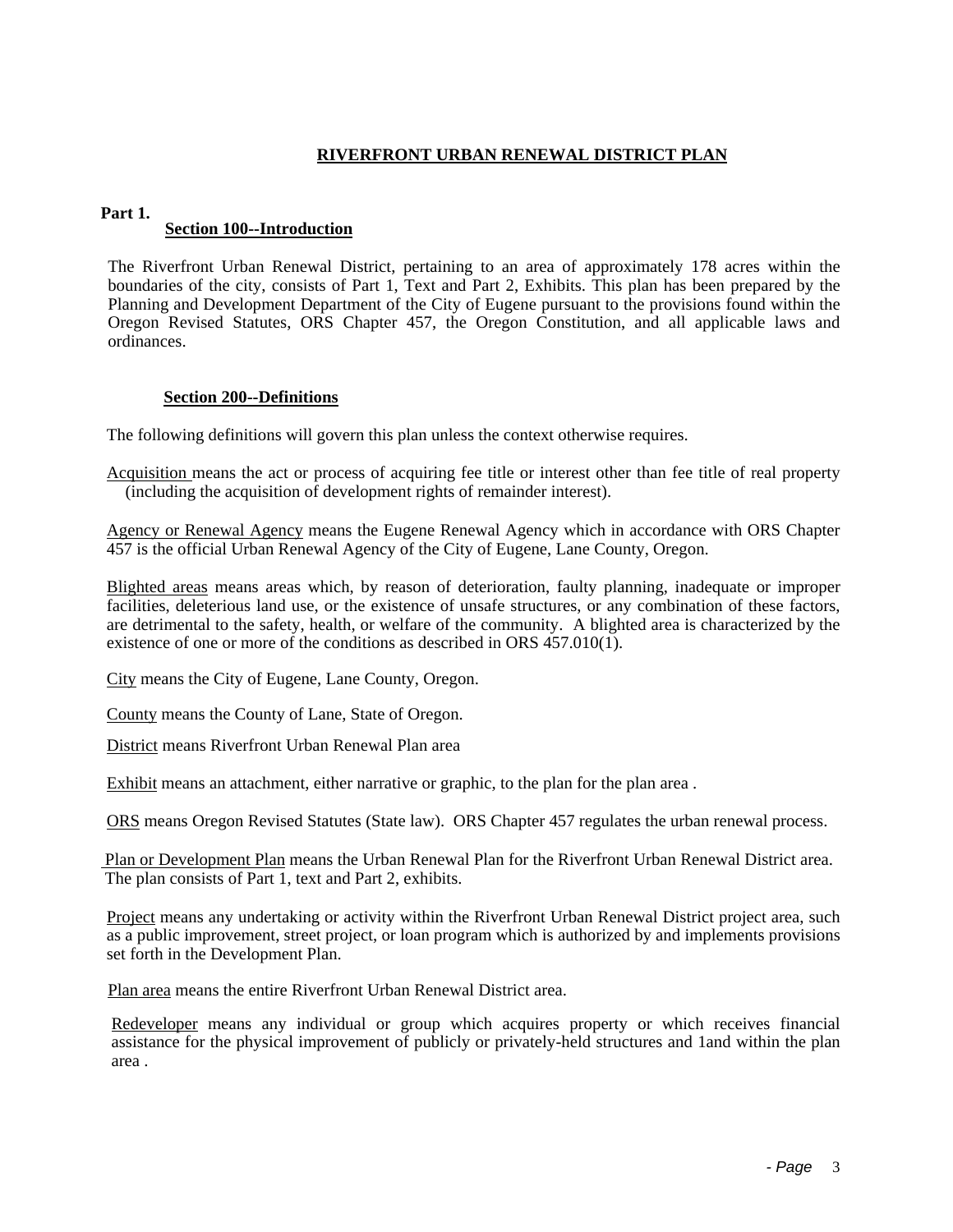Rehabilitation means the act or process of returning a property to a state of utility through repair or alteration which makes possible an efficient, contemporary use while preserving those portions or features of the property which are significant to its historical, architectural, and cultural values.

Report on the plan means the textual material and graphic exhibits required by ORS 457.085(3) which explains existing conditions, activities, procedures, and proposals of the plan.

Riverfront Research Park Site means the University of Oregon owned property within the Riverfront Urban Renewal District area.

State means the State of Oregon and its various agencies, divisions, and departments. Tax increment financing means a method of financing urban renewal projects as authorized by ORS Chapter 457, which uses the tax revenues generated by the increased taxable values in a defined area to pay for improvements within that area.

Text means Part 1 of this Urban Renewal Plan for the Riverfront Research Park.

Upper Millrace means that portion of the Millrace within the plan area connecting from the Willamette River to Franklin Boulevard.

#### **Section 300--Legal Boundary Description**

The following is a legal description of the boundary of the Riverfront Urban Renewal District area:

Beginning at a point which is at the intersection of the east right-of-way line of Hilyard Street with the north right-of-way line of Franklin Boulevard; thence easterly along the north right-of-way line of said Franklin Boulevard to the intersection of the west right-of-way line of Interstate I-5; thence along said west right-of-way line of I-5 in a northerly direction to the intersection of the south bank of the Willamette River; thence along said south bank of the Willamette River in a westerly direction to the east right-of-way line of County Road No. 431 also known as Ferry Street; thence along said east right-of-way line in a southerly direction to a point on the south right-of-way line of 4<sup>th</sup> Avenue (if extended east); thence along said south right-of-way line in a westerly direction to a point at the intersection of the east right-of-way line of High Street with the south right-of-way line of  $4<sup>th</sup>$  Avenue; thence along said east right-of-way line of High Street in a southerly direction to a point at the intersection of the east right-of-way line of High Street with the north right-of-way line of Southern Pacific Railroad; thence along said north right-of-way of Southern Pacific Railroad in an easterly direction to the intersection of said north right-of-way of Southern Pacific Railroad with the east right-of-way line of County Road No. 431 also know as Ferry Street; thence along said east right-of-way line in a southerly direction to the south right-ofway line of  $7<sup>th</sup>$  Avenue (if extended east); thence along said south right-of-way in a westerly direction to a point at the intersection of the south right-of-way line of 7<sup>th</sup> Avenue with the east right-of-way line of High Street; thence along said east right-of-way line in a southerly direction to a point at the intersection of the east right-or-way line of High Street with the south right-of-way line of  $8<sup>th</sup>$  Avenue; thence along said south right-of-way line in a westerly direction to a point at the intersection of said south right-of-way line with the east right-of-way line of Pearl Street; thence along said east right-of-way line of Pearl Street in a southerly direction to a point at the intersection of said east right-of-way line with the north right-of-way line of  $10<sup>th</sup>$  Avenue; thence along said north right-of-way in an easterly direction to a point at the intersection of said north right-of-way line with the east right-of-way line of Mill Street; thence along said east right-of-way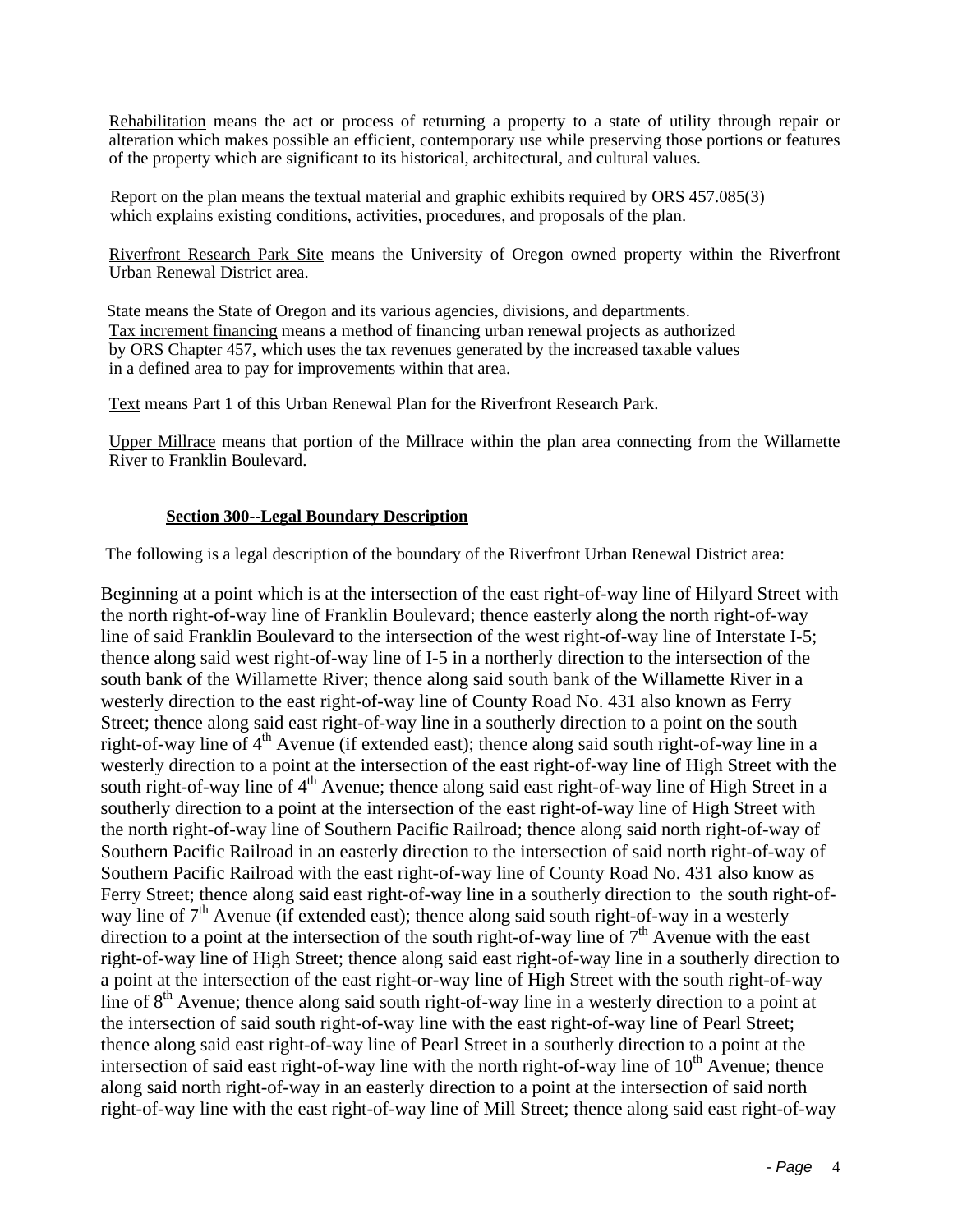in a southerly direction to a point at the intersection of the south right-of-way line of  $10<sup>th</sup>$  Avenue (if extended easterly) with the east right-of-way line of Mill Street; thence along said south rightof-way line (if extended easterly) to a point at the intersection of said south right-of-way line with the east margin of a north-south alley running from  $11<sup>th</sup>$  Avenue to  $10<sup>th</sup>$  Avenue, between Ferry Street and Mill Street, thence along said east right-of-way line of said alley in a northerly direction to a point of intersection with the south margin of the Mill Race; thence along said south margin in a southeasterly direction to a point on the east boundary of that certain tract of land described on document number 2000 WD, 00802, Lane County Oregon Deed Records; said point being the southeast corner of said parcel said point also being the southeast corner of Tax Lot 4000, Assessors Map 17-03-32-23; thence along said east boundary in a northerly direction to a point on the north margin of the Mill Race, said point being the southwest corner of that certain tract of land describe on Reel No. 1559, Instrument No. 8906959, Lane County Oregon Deed Records; thence along the south boundary of said tract of land in a southeasterly direction to the southwest corner of Tax Lot 5000, Assessors Map 17-03-32-23, said point also being the southwest corner of that certain tract of land described on Reel No. 721 Instrument No. 53549; thence along the westerly and northerly boundary of said tract of land to its intersection with the west right-of-way line of Patterson Street; thence cantoning east on said northerly line (if extended east) to the east right-of-way line of Patterson Street; thence along said east right-of-way line in a southerly direction to the southwest corner of Lot 7, Hoffman Addition To Eugene; thence along the south boundary of said Lot 7 in an easterly direction to a point on the east boundary of said Hoffman Addition To Eugene; thence in a northeasterly direction to the south west corner of that certain tract of land described on Reel No. 1873, Instrument No's. 9353770-9353772, said point also being the south west corner of Tax Lot 7300, Assessors Map 17-03-32-23, thence along the south boundary of said tract of land in an easterly direction to the east right-of-way line of Hilyard Street; thence along said east right-of-way line of Hilyard Steet in a northerly direction to the point of beginning.

# **Section 400--Goals and Objectives for the Riverfront Urban Renewal District Area**

The goals of the Riverfront Urban Renewal District area are:

- 1. To improve the function, condition, and appearance of the development area;
- 2. To eliminate existing blight and blighting influences;
- 3. To strengthen the economic and environmental conditions of the plan area and the metropolitan area;
- 4. To stimulate development activity and amenities near the new federal courthouse;
- 5. To stimulate appropriate redevelopment in the Riverfront area currently occupied by EWEB, if EWEB relocates in whole or in part from this property;
- 6. To improve connections between the core of downtown, Riverfront, and the University of Oregon; and
- 7. To protect or enhance the riparian area.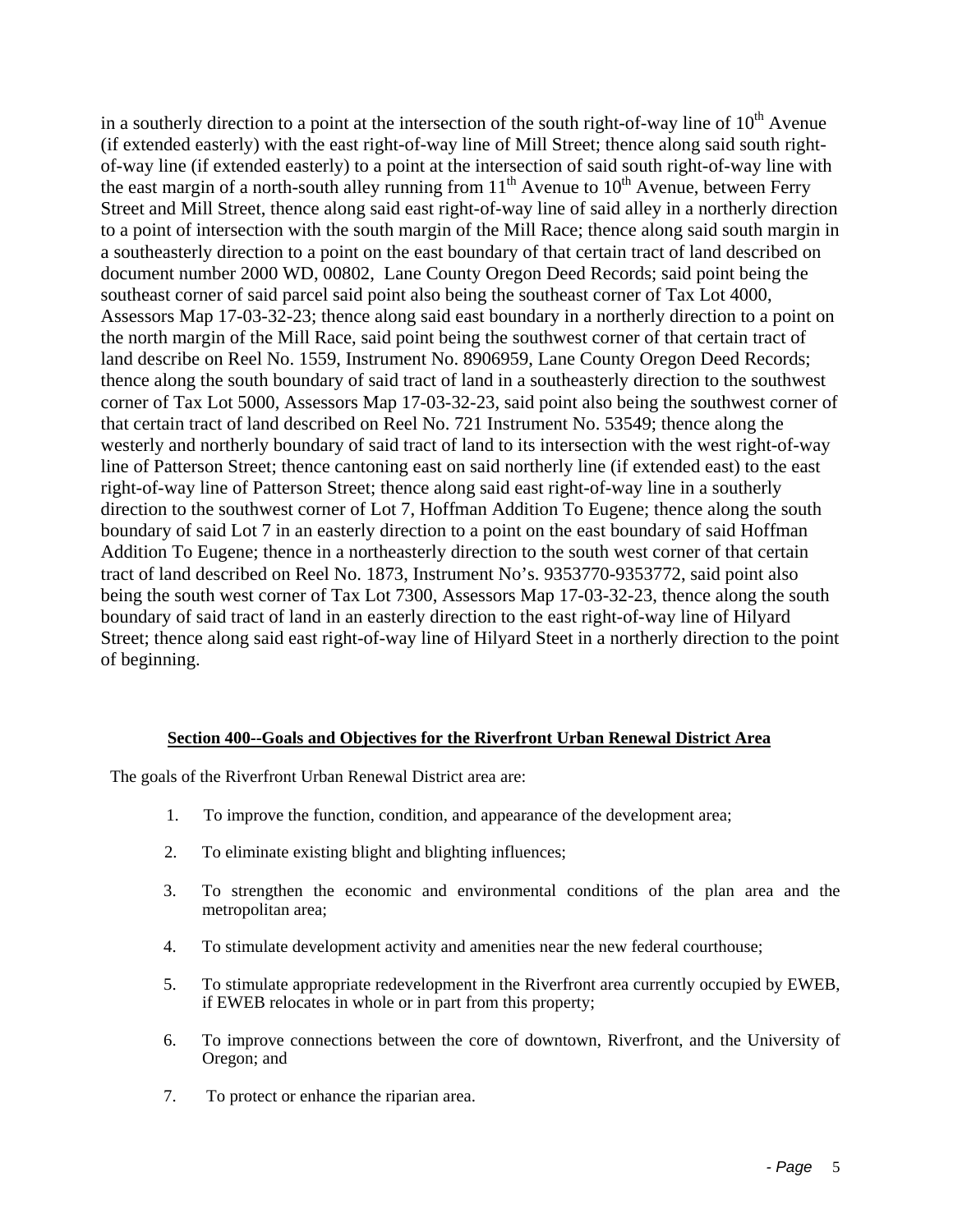The development in the Riverfront Urban Renewal District area is intended to play a critical role in the revitalization of the metropolitan area's economy by providing a unique opportunity to develop an area that connects downtown Eugene to the Willamette River, connects to University of Oregon, and will house the new federal courthouse. The area is envisioned to include retail, commercial, housing and recreation.

More specifically, the public objectives of this plan are:

#### Land Use

- Allow for a mixture of uses consistent with the Courthouse District Concept Plan
- Allow for a mixture of uses consistent with the Riverfront Park Special Development District zoning for Riverfront Research Park site property within the plan area and for other properties within the plan area at the request of affected property owners.
- Provide for development of land located within the Riverfront Research Park site area in accordance with the conditional use permit review process called for in the Special Development District.

#### Transportation/Access

- Improve access into and through the Riverfront Urban Renewal District area by transportation improvements consistent with the City of Eugene transportation policies, the City's capital improvements programming process, the Riverfront Park Study, and the Master Development Site Plan to be developed for the Riverfront Research Park site. In addressing Eugene's transportation policies, use strategies consistent with achieving the area-wide alternative modes goal of 25 to 30%.
- Plan and implement safe, direct, and attractive linkages between the Riverfront Urban Renewal District area, the University of Oregon, downtown Eugene, and the river.
- Improve and construct safe pedestrian amenities and bikeways between downtown and the plan area and throughout the plan area in a way that is consistent with adopted transportation plans and policies, addressing bicycle/pedestrian needs integral to the development to and within the plan area.
- Provide mass transit facilities and services to and within the plan area emphasizing improvements that will encourage the use of alternative modes while reducing impacts on required parking and public street improvements.
- Improve circulation to and through the district and coordinate with other transportation systems.

#### Environment

• Enhance the natural vegetation along the adjacent bank of the Willamette River by developing an active management plan to protect the riparian area.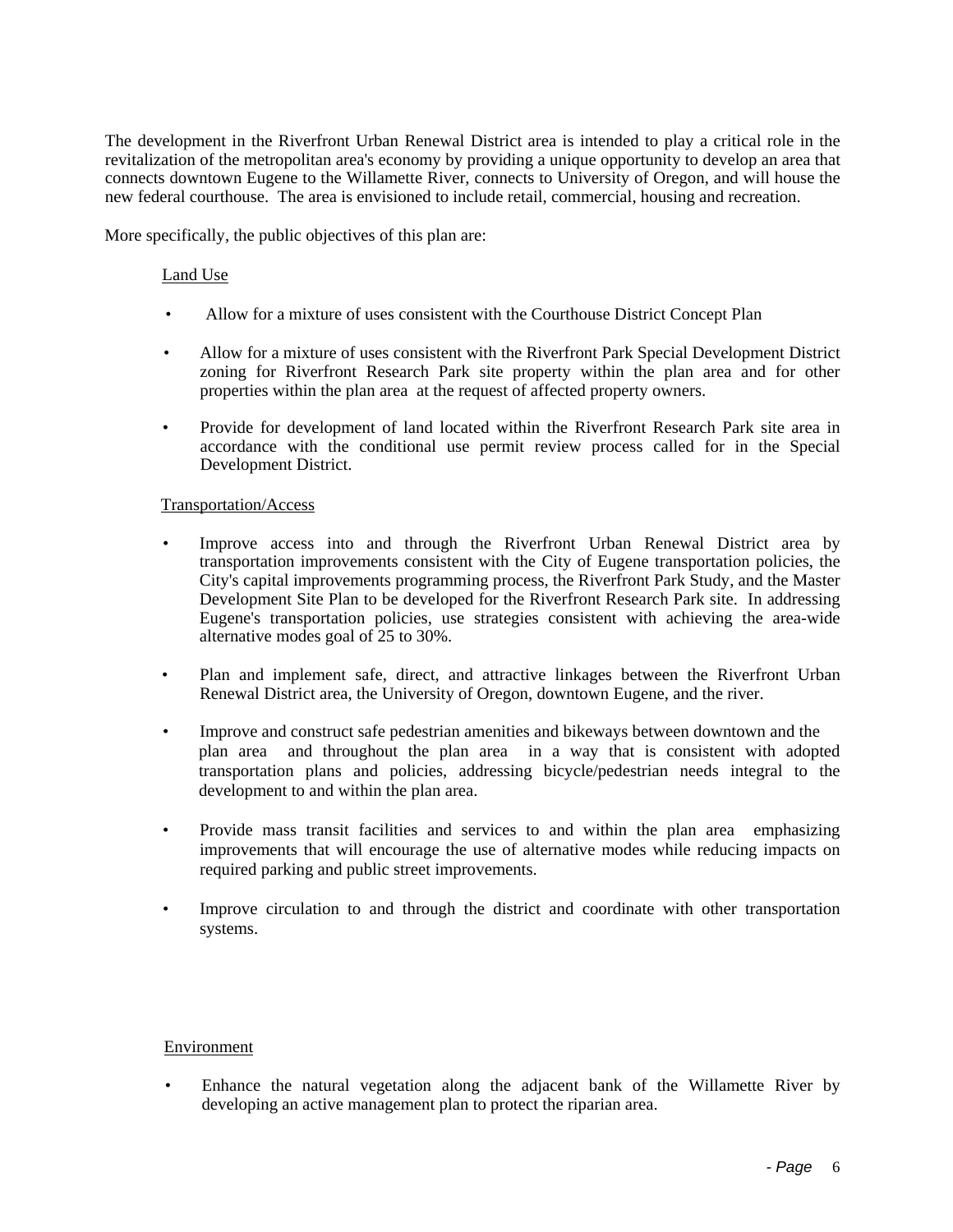- Maintain and improve visual and pedestrian access to and along the upper Millrace, and expand its use for public recreation.
- Maintain and enhance the public's physical access to and along the Willamette River, addressing impacts of the plan area development on public open space, in particular the east Millrace outfall and the bicycle bridges.
- Preserve significant clusters of trees such as Black Locust, English Oak, and Red Leaf Plum located along the Willamette River within the plan area :
- Support design improvements or mitigations that are needed to treat stormwater, protect water quality, or to respond to other environmental protection needs.

#### Public Facilities and Services

- Develop public amenities such as public parks, plazas, recreation facilities, pedestrian/bicycle paths, parking facilities, etc., within the plan area.
- Improve the utility and storm drainage systems in the plan area.
- Mitigate potential flooding within the plan area for those areas located within the 100 year flood plan.
- Encourage maintenance and rehabilitation of existing buildings within the plan area through financing programs.
- Encourage development of new commercial and housing uses through the assembly of land within the plan area.
- Ensure access throughout the district to the Riverfront Research Park development site through appropriate transportation connections.

#### **Section 500--Land Use Plan**

The use and development of all land within the Riverfront Urban Renewal District area shall comply with the regulations prescribed in the City's comprehensive plan, refinement plans, zoning ordinance, subdivision ordinance, City charter, or any other applicable local, State, or Federal laws regulating the use of property within an urban renewal area.

The Riverfront Research Park site is designated in the Metro Area General Plan as University/research. Riverfront Research Park Special Development District zoning is to be applied to that property to achieve the following objectives:

> 1. Provide long-range direction for future development within the plan area of the Riverfront Park.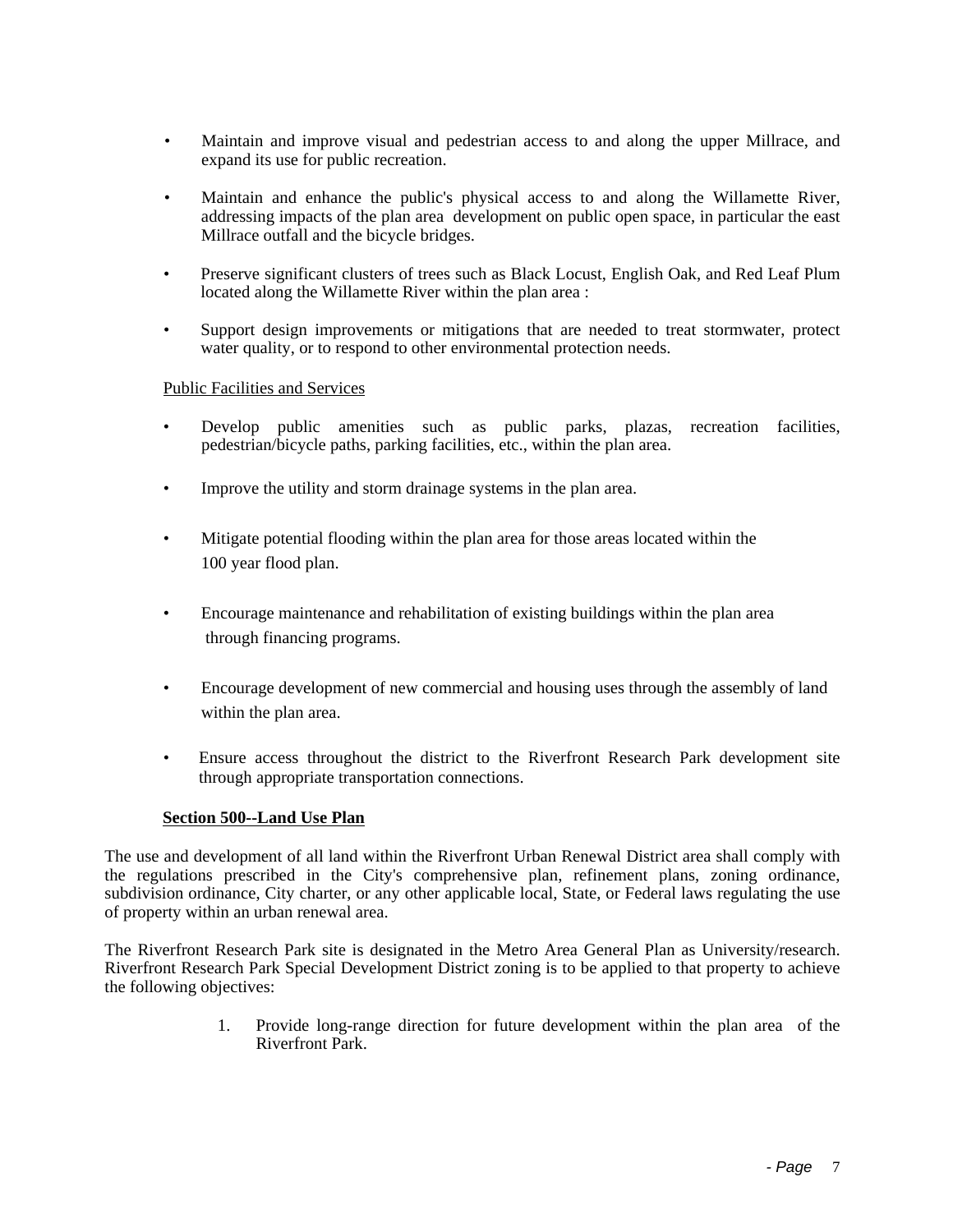- 2. Encourage a broad range of uses that would complement research activities of the University of Oregon as well as provide necessary limited commercial support services and opportunities for multiple-family housing.
- 3. Allow flexibility in future development of the area for University-related uses as well as limited commercial and residential uses in a supporting role.
- 4. Provide flexibility in standards for density, site design and bulk, and relationship to the adjacent Willamette River Greenway.
- 5. Address environmental protection and mitigation needs.

#### **Section 600--Project Activities**

In order to achieve the objectives of this plan, the following activities will be undertaken on behalf of the City of Eugene by the Renewal Agency, in accordance with applicable Federal, State, County, and City laws, policies, and procedures.

# A. PUBLIC IMPROVEMENTS

# 1**.** Street, Curb, and Sidewalk Improvements

Improvements within the renewal area will require the construction of new street, curb, and sidewalks within the plan area . The Renewal Agency may participate in funding sidewalk and roadway improvements including design, redesign, construction, resurfacing, repair and acquisition of right-of way for curbs, streets, and sidewalks, and pedestrian and bicycle paths. Projects to be undertaken include:

- Local street, curb, and sidewalk improvements identified in the Eugene Capital Improvements Program (CIP) and the Vision For a Greater Downtown Eugene Report and the Courthouse District Concept Plan.
- Other curb, sidewalk and street improvements identified by the Renewal Agency.

# 2**.** Public Utilities

The development proposed for the renewal area will require the replacement and construction of water, storm and sanitary sewer facilities, environmental mitigations. These improvements include:

- Sanitary sewer, water, and storm water system upgrades & replacements identified in Eugene Capital Improvements Program
- Public utility improvements necessary to assist in the development of the Federal Courthouse
- Mitigation of stormwater issues relating to the development of the EWEB property

#### 3. Streetscape Projects

This activity will enable the Renewal Agency to participate in activities improving the visual appearance of the plan area . These improvements may include:

- Accent paving
- Decorative lighting
- Street trees, planters, and landscaping
- Furnishings, including benches, trash receptacles, bicycle racks
- Street and directional signage
- Public art and water features
- Gateway monuments and Landscape Features
- Undergrounding of overhead utilities in the renewal area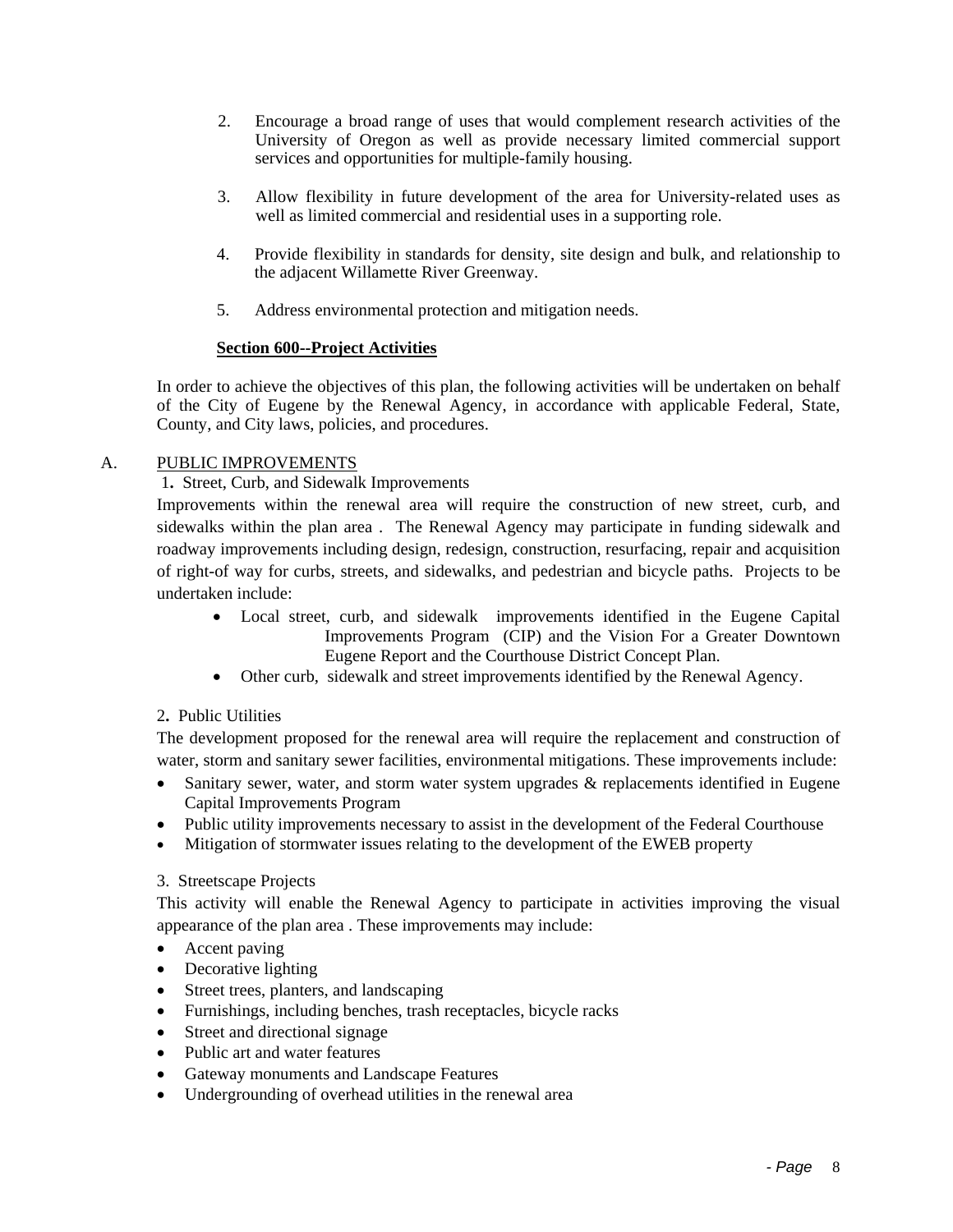### 4.Pedestrian, Bike, and Transit Improvements

These activities will include pedestrian, bicycle and transit connections between the renewal plan area , the river, public parks, and other areas of Eugene. Activities may include bicycle parking and storage, transit stops, covered shelters, transit pullouts, and other related activities which will promote pedestrian, bicycle, and public transportation uses in the renewal area. These improvements include:

- Provide new bike paths or lanes in the renewal area
- Provide pedestrian connections to the downtown, riverfront, and Courthouse area.
- Provide a more prominent entrance to the downtown at East Broadway
- Improve pedestrian access at the railroad
- Provide weather sheltering devices for the protection of pedestrians

#### 5**.** Public Parks and Open Spaces

The Renewal Agency may participate in funding the design, acquisition, construction or rehabilitation of public spaces, or parks or public facilities within the urban renewal area. Projects to be undertaken include:

- Walkways and plazas
- Millrace improvements

# 6**.** Public Parking and Public Transportation Facilities

The Agency is authorized to participate in funding the acquisition and construction and enhancement of public parking and public transportation facilities within the renewal area. The precise location and type of facilities will be decided after further study.

#### 7. Other Public Facilities

The Agency is authorized to participate in development of public facilities including City Hall, police and fire facilities, libraries, recreation centers, conference facilities, and community centers. These facilities will benefit the renewal area by increasing public usage of the area, by enhancing protective services, and by stimulating additional public and private investment in the renewal area. The extent of the Agency's participation in funding such facilities will be based upon an Agency finding on the benefit of that project to the renewal area, and the importance of the project in carrying out Plan objectives.

The type and location of these public facilities will be determined by future study. Potential public facilities to be assisted include:

- New Federal Courthouse Building
- New Police Building or City Hall

#### B. OFF-SITE FACILITIES

To encourage the development or redevelopment of private property within the plan area , the Agency, may construct, install, pay for, or otherwise cause certain off-site public facilities to be installed or provided when, in the public interest, such action would benefit and further the objectives of the plan.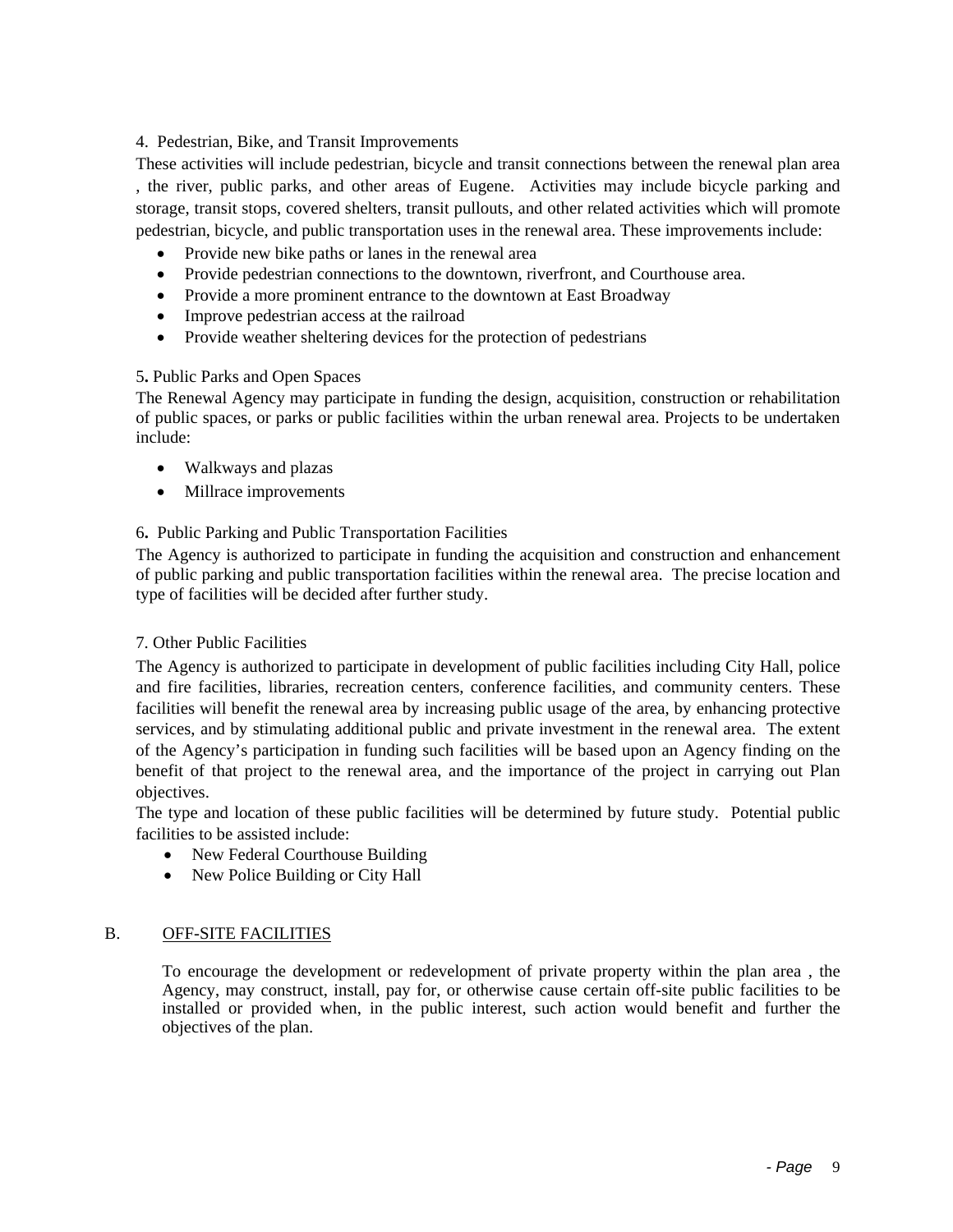#### C. ACQUISITION AND REDEVELOPMENT

- 1. Intent. It is the intent of this plan to authorize the Renewal Agency to acquire property within the plan area by any legal means to achieve the objectives of this plan, and specifically, for any of the purposes listed below.
- 2. Method. Property acquisition, including limited interest acquisition, is hereby made a part of this plan and may be used to achieve the objectives of this plan in the presence of any of the following conditions.
	- a. Where existing conditions do not permit practical or feasible rehabilitation of a structure and it is determined that acquisition of such properties and demolition of the improvements thereon are necessary to remove substandard and blighting conditions;
	- b. Where detrimental land uses or conditions such as incompatible uses, or adverse influences from noise, smoke or fumes exist, or where there exists overcrowding, or conversions to incompatible types of uses, and it is determined that acquisition of such properties and demolition of the improvements are necessary to remove blighting influences and to achieve the objectives of this plan;
	- c. Where it is determined that the property is needed to provide public improvements and facilities as follows:
		- 1. Right-of-way acquisition for streets, alleys, or pedestrian ways;
		- 2. Property acquisition for public use; and
		- 3. Property acquisition for public, off-street parking facilities.
	- d. Where it is determined that the assembling of land for private development is necessary to attract new commercial and residential activity or to allow for expansion or efficient operation of current industrial activities.
- 3. Land Acquisition Requiring Plan Amendments. Land acquisition for any purpose other than specifically listed in 600-C-2 above, shall be accomplished only by following procedures for amending this plan as set forth in Section 1200 of this plan. If such plan amendment is approved by the Eugene Renewal Agency a map exhibit shall be prepared showing the properties to be acquired, shall be appropriately numbered, and shall be included in Part Two as an official part of this plan.

Assembling land for private development where the developer of such land is a person or group other than the owner of record of such land to be acquired, shall not be considered as a substantial amendment to this plan. Each such development and the property acquisition required shall be processed on a case-by-case basis and no such acquisition shall be undertaken until authorized by the Renewal Agency.

#### D. RELOCATION ACTIVITIES

If the Agency acquires property which is occupied and would cause the displacement of the occupants in the implementation of the plan, the Agency will provide assistance to persons or businesses to be displaced. Those displaced will be contacted to determine their individual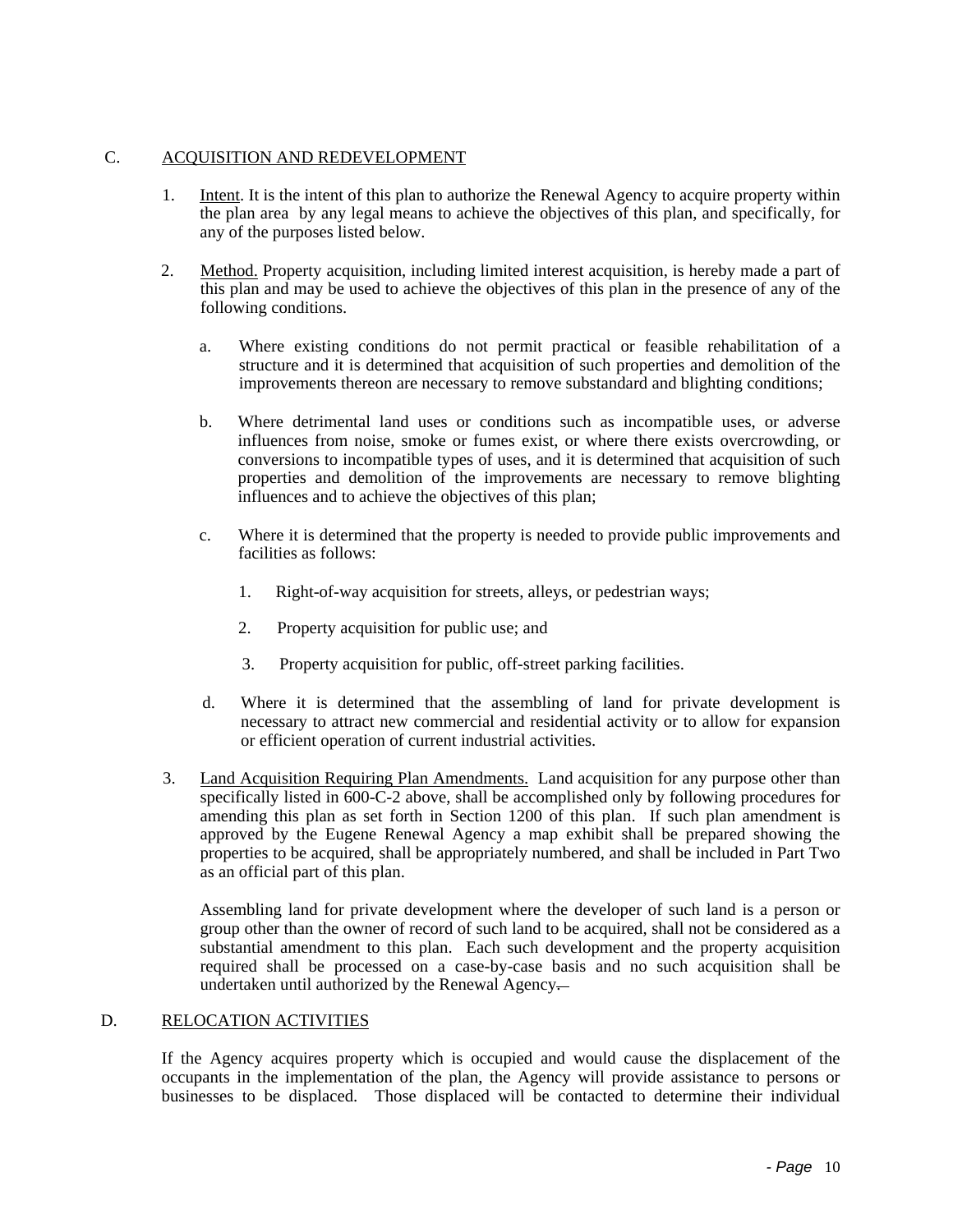relocation needs. They will be provided information on available space and will be given assistance in moving. All relocation activities will be undertaken and payments made in accordance with the requirements of ORS 281.045 - 281.105 and any other applicable laws or regulations. Relocation payments will be made as provided in ORS 281.060. Payments made to persons displaced from dwellings will assure that they will have available to them decent, safe, and sanitary dwellings at costs or rents within their financial means.

The Agency will prepare, adopt, and maintain a Relocation Policy prior to acquiring any property which will cause displacement.

#### E. DEVELOPMENT AND REDEVELOPMENT

The Renewal Agency also is authorized to provide loans or other forms of financial assistance to property owners wishing to develop or redevelop land or buildings within the renewal area, or to persons desiring to acquire or lease buildings or land from the Agency. The Agency may make this assistance available as it deems necessary to achieve the objectives of this Plan. Projects receiving Agency assistance may include:

- Assisting in redevelopment of commercial warehouses in the Courthouse area
- Assisting the construction or expansion of job-creating developments
- Assisting in the development of housing and mixed use projects

#### F. ADMINISTRATIVE ACTIVITIES

- 1. The Agency may retain the services of independent professional people or organizations to provide administrative or technical services such as:
	- a Preparation of market, feasibility, or other economic studies;
	- b. Preparation of design, architectural, engineering, landscaping architectural, planning, development, or other developmental studies;
	- c. Providing accounting or audit services;
	- d. Providing special rehabilitation, restoration, or renovation feasibility and cost analysis studies;
	- e. Assisting in preparation of the annual financial report required under Section 800 of this plan; and
	- f. Providing property acquisition appraisals.
- 2. The Agency may acquire, rent, or lease office space and office furniture, equipment, and facilities necessary for it to conduct its affairs in the management and implementation of this plan.
- 3. The Agency may invest its reserve funds in interest-bearing accounts or securities.
- 4. To implement this plan, the Agency may borrow money, accept advances, loans, or grants from any legal source, issue urban renewal bonds and receive tax increment proceeds as provided for in Section 700 of this plan.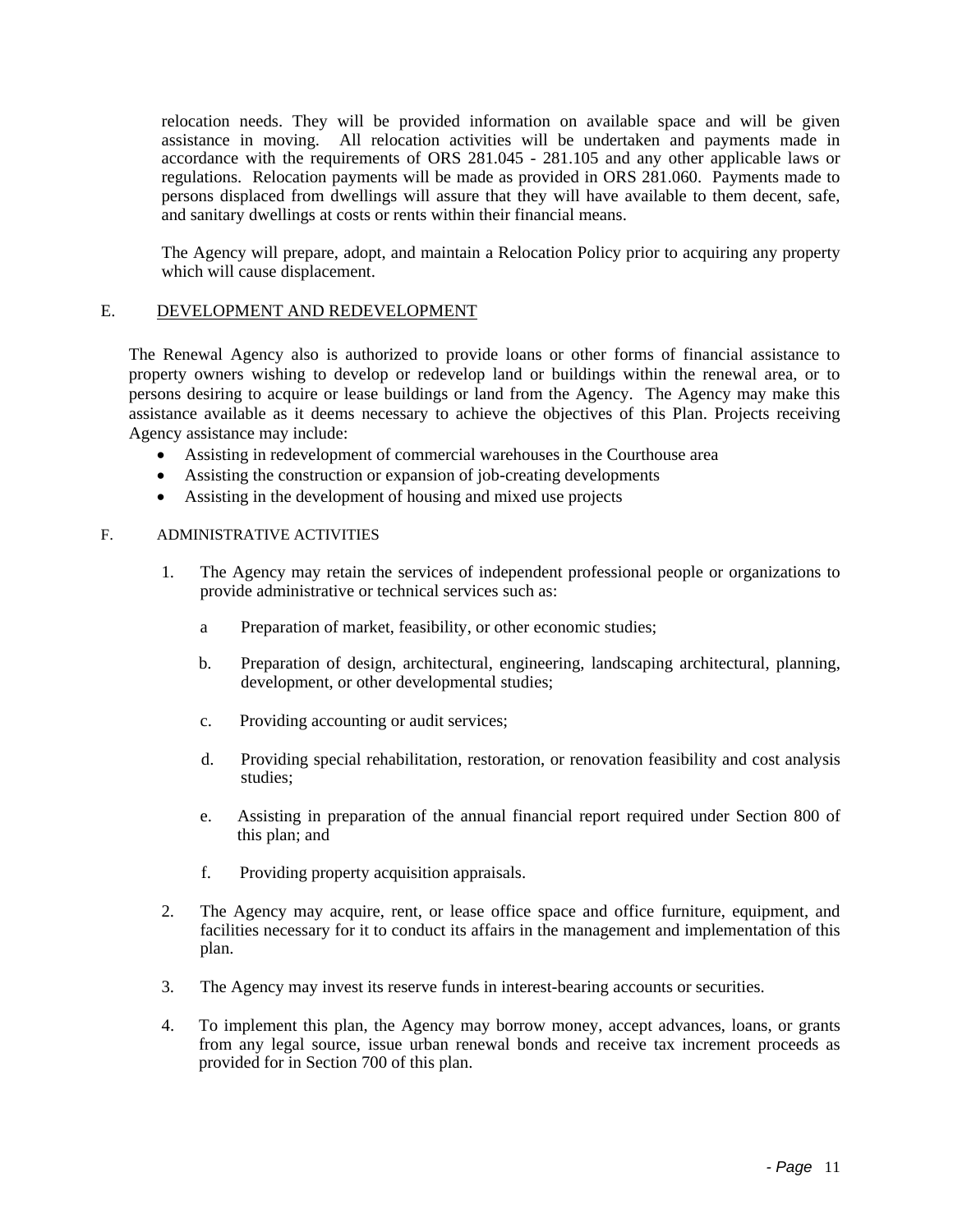#### G. PROPERTY DISPOSITION AND REDEVELOPER OBLIGATIONS

All real property acquired by the Agency in the plan area , if any, shall be disposed of for development for uses permitted in the plan at its fair reuse value for the specific uses to be permitted on the real property. Real property acquired by the Renewal Agency may be disposed of to any other public entity in accordance with this plan. All persons and entities obtaining property from the Agency shall use the property for the purposes designated in this plan and comply with other conditions which the Agency deems necessary to carry out the purposes of this plan.

- 1. Redeveloper's Obligations. Any redeveloper and his successors or assigns within the plan area , in addition to the other controls and obligations stipulated and required of him by the provisions of this plan, shall also be obligated by the following requirements:
	- a. The Redeveloper shall obtain necessary approvals of proposed developments from all Federal, State, or local agencies that may have jurisdiction on properties and facilities to be developed or redeveloped within the plan area;
	- b. The Redeveloper shall develop or redevelop such property in accordance with the adopted land use provisions;
	- c. The Redeveloper shall submit all plans and specifications for construction of improvements on the land to the Agency for review and distribution to appropriate reviewing bodies as required by the City and shall comply with all applicable requirements of existing City codes and ordinances;
	- d. The Redeveloper shall commence and complete the development of such property for the uses provided in this plan within a reasonable period of time; and
	- e. The Redeveloper shall not effect or execute any agreement, lease, conveyance, or other instrument whereby the real property or part thereof is restricted upon the basis of age, race, color, religion, sex, marital status, or national origin in the sale, lease, or occupancy thereof.

#### H. REHABILITATION AND CONSERVATION

- 1. Intent. It is the intent of this Plan to encourage conservation and rehabilitation of existing buildings which can be economically rehabilitated. Existing buildings in the plan area are considered an important asset in maintaining and improving the economic environment of the plan area.
- 2. Method. Rehabilitation and conservation may be achieved in two ways:
	- a. By owner and/or tenant activity, with or without financial assistance;
	- b. By the enforcement of existing City codes and ordinances.
- 3. Financial Building Rehabilitation Assistance. The Agency, with funds available to it, may promulgate rules, guidelines and eligibility requirements for the purpose of establishing below-market or market rate loan programs, grants, or other financial incentives to advance the goals and objectives of the Riverfront Urban Renewal District Plan. Loans, grants or incentives provided by the Agency may be used for voluntary rehabilitation of buildings, façade improvements, provision of amenities on private property in compliance with adopted design guidelines and standards, construction of new buildings, pre-development assistance,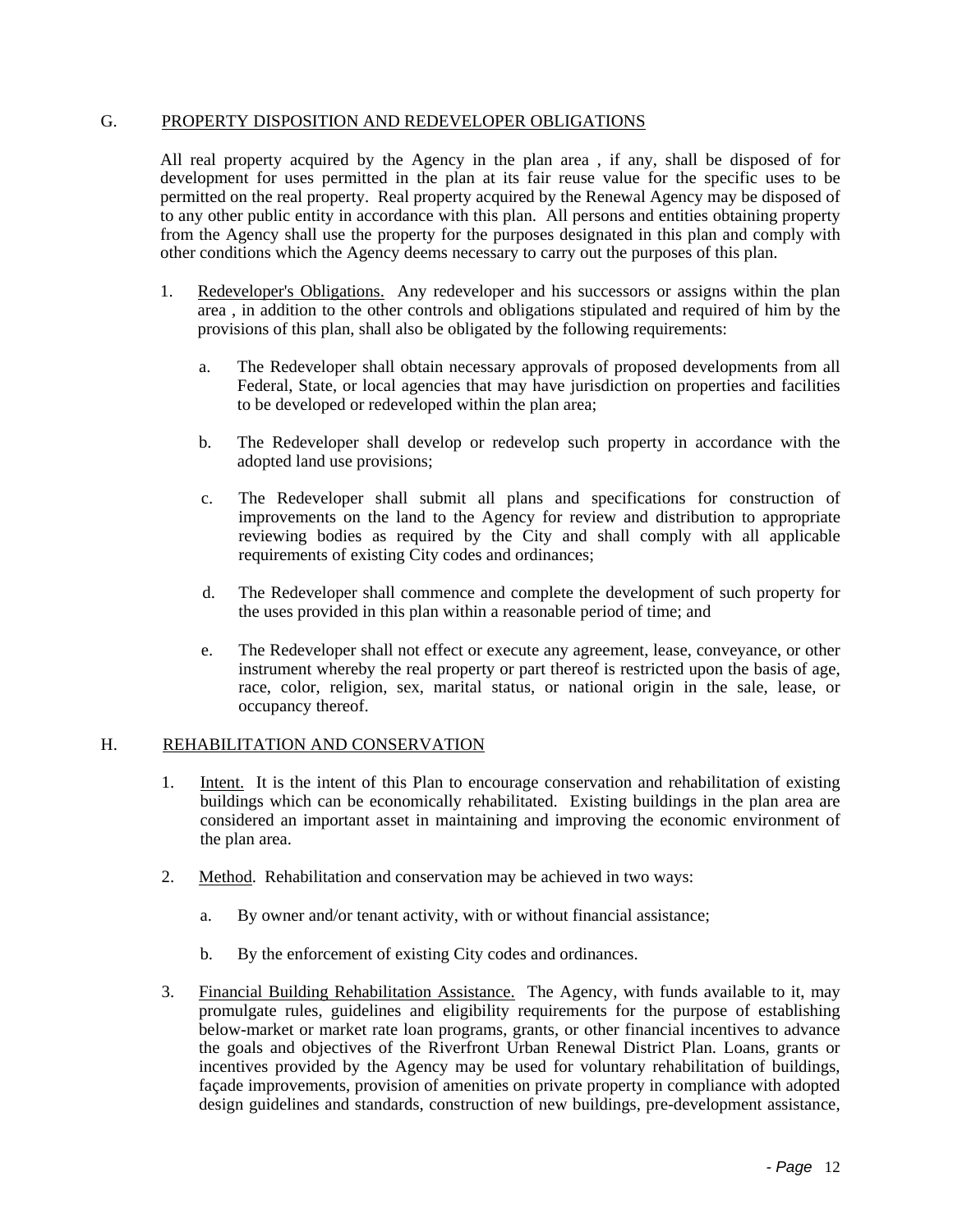connecting to Agency-provided underground electrical and communication systems, or other activities approved by the Agency.

#### I. OWNER PARTICIPATION

Property owners within the plan area proposing to improve their properties and receiving financial assistance from the Agency shall do so in accordance with all applicable provisions of this plan and with all applicable codes, ordinances, policies, plans, and procedures of the City of Eugene.

#### **Section 700--Methods for Financing the Projects**

The Agency may borrow money and accept advances, loans, grants, and other legal forms of financial assistance from the Federal government, the State, City, County, or other public body, or from any source, public or private, for the purposes of undertaking and carrying out this development plan, or may otherwise obtain financing as authorized by ORS Chapter 457.

Ad valorem taxes, if any, levied by a taxing body upon the taxable real and personal property situated in the Riverfront Urban Renewal District Plan area, shall be divided in accordance with and pursuant to ORS 457.420 through ORS 457.450.

The Agency shall adopt and use a fiscal year ending June 30 accounting period. Each year the agency shall develop a budget in conformance with the provisions of ORS Chapter 294 and ORS 457.460 which shall describe sources of revenue, proposed expenditures, and activities. The urban renewal agency board of directors must approve all projects, other than loans, in excess of \$250,000.

#### **Section 800--Annual Financial Statement Required**

- A. ORS 457.460 requires a financial statement by August 1 of each year. That statement shall provide information containing:
	- 1. Amounts actually received during the preceding fiscal year under Subsection 4 of ORS 457.440 and from indebtedness incurred under Subsection 6 of ORS 457.440;
	- 2. The purposes and amounts for which any money received under Subsection 4 of ORS 457.440 and from indebtedness incurred under Subsection 6 of ORS 457.440 were expended during the preceding fiscal year;
	- 3. An estimate of monies to be received during current fiscal year under Subsection 4 of ORS 457.440 and from indebtedness incurred under Subsection 6 of ORS 457.440;
	- 4. A budget setting forth the purposes and estimated amounts for which the monies which have been or will be received under Subsection 4 of ORS 457.440 and from indebtedness incurred under Subsection 6 of ORS 457.440 are to be expended during the current fiscal year;
	- 5. An analysis of the impact, if any, of carrying out the urban renewal plan on the tax rate for the preceding year for all taxing bodies included under ORS 457.430.
- B. The statement shall be filed with the City Council and notice shall be published in a newspaper of general circulation within the city that a statement has been prepared and is on file with the Agency and the information contained in the statement is available to all interested persons. The notice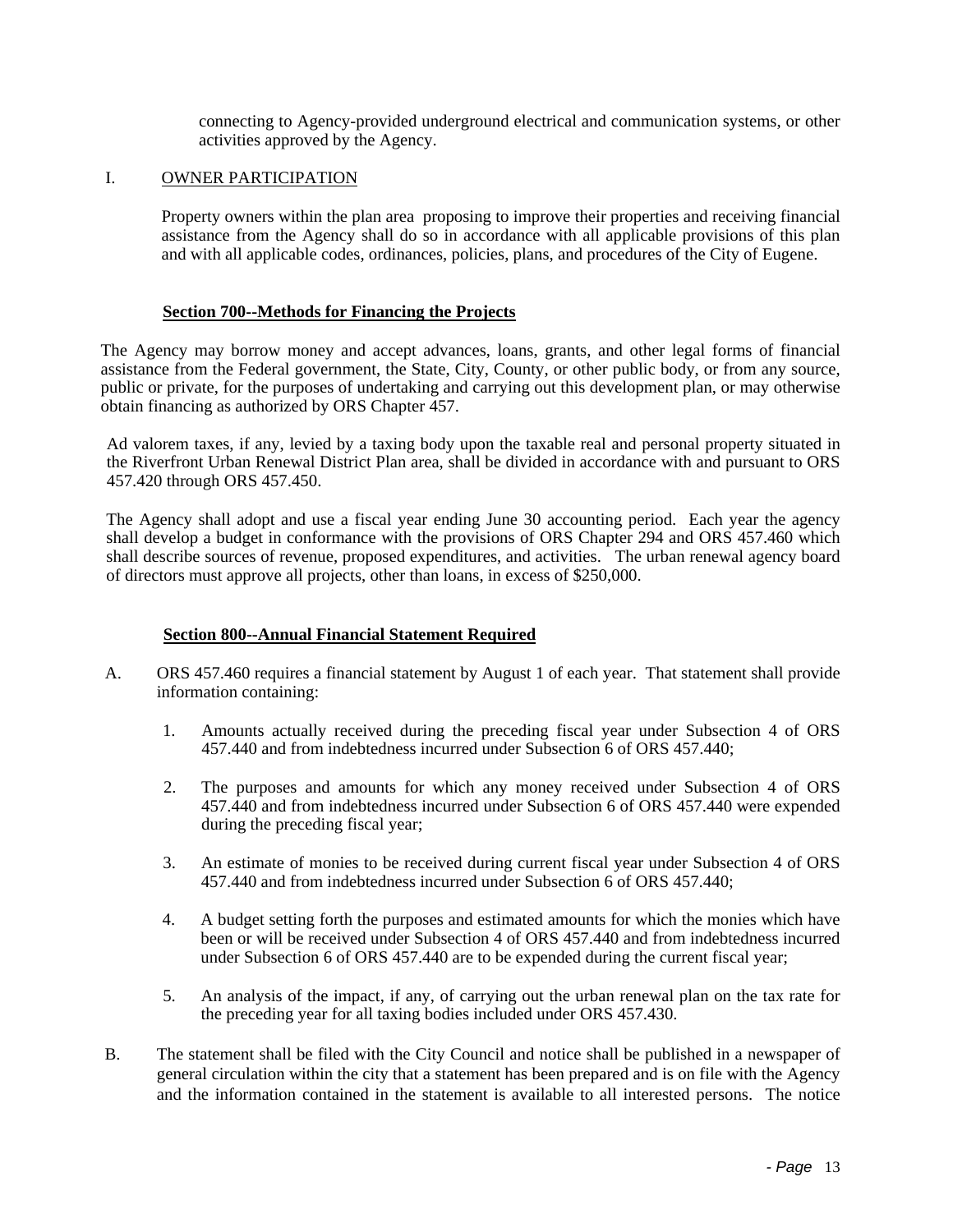shall be published once a week for not less than two consecutive weeks before September 1 of the year for which a statement is required. The notice shall summarize the information required under paragraphs 1 to 4 of this section and shall set forth in full the information required in this section.

#### **Section 900--Citizen Participation**

The activities and projects defined in this plan, development of subsequent plans, procedures, activities, and regulations and the adoption of amendments to this plan shall be undertaken with the participation of citizens, owners, tenants as individuals, and organizations who reside within or who have financial interest within the plan area together with the participation of general citizens of the city. An advisory committee authorized by the renewal agency board of directors, will advise on the activities of this urban renewal district.

#### **Section 1000--Non-Discrimination**

In the preparation, adoption, and implementation of this plan no public official or private party shall take any action to cause any person, group or organization to be discriminated against on the basis of age, race, color, religion, sex, marital status, or national origin.

# **Section 1100--Recording of This Plan**

A copy of the City Council's ordinance approving this plan under ORS 457.095 shall be recorded with the recording officer of Lane County.

# **Section 1200--Procedures for Changes or Amendments in the Approved Riverfront Urban Renewal District Plan**

The plan will be reviewed and analyzed periodically and will continue to evolve during the course of project execution and ongoing planning. It is anticipated that this plan will be changed or modified from time to time or amended as development potential and conditions warrant, as planning studies are completed, as financing becomes available, or as local needs dictate. Types of Plan Amendments are:

A. Type One Amendment– Substantial Change Requiring Special Notice

Type One amendments shall require approval per ORS 457.095, and notice as provided in ORS 457.120.

Type One plan changes will consist of:

- 1. Increases in the urban renewal area boundary in excess of one percent (1%) of the existing area of the renewal plan.
- 2. Increases in the maximum indebtedness that can be issued or incurred under this plan.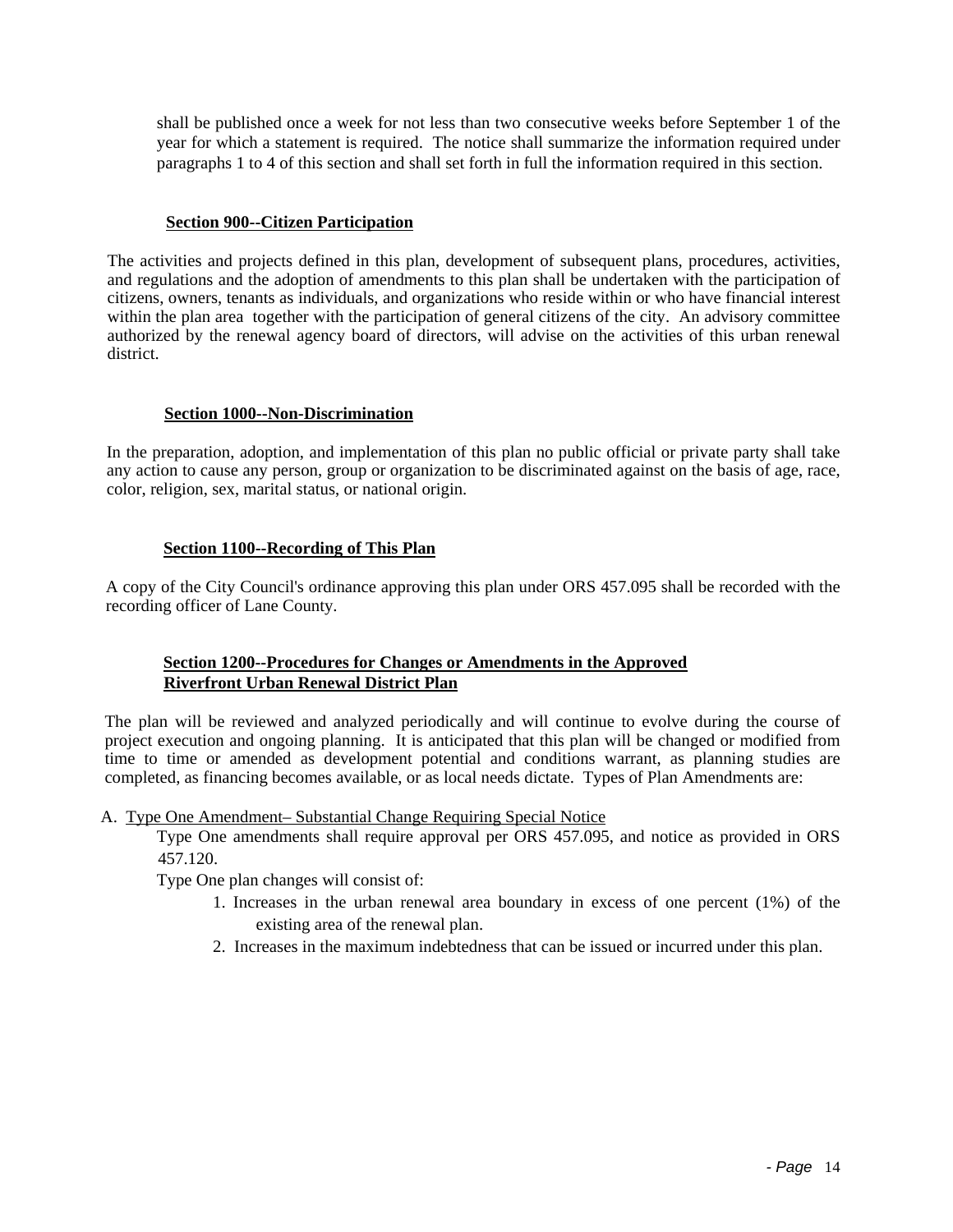### B. Type Two Amendment – Substantial Change Not Requiring Special Notice

Type Two amendments shall require approval per ORS 457.095, but will not require notice as provided in ORS 457.120. Type Two amendments will consist of:

- 1. The addition of improvements or activities which represent a substantial change in the purpose and objectives of this Plan, and which cost more than \$500,000. The \$500,000 amount will be adjusted annually from the year 2003 according to the "Engineering News Record" construction cost index for the Northwest area.
- 2. Any change or provision of this Plan which would modify the goals and objectives or the basic planning principles of this plan.

#### C. Type Three Amendment – Minor Amendment

Minor amendments may be approved by the Renewal Agency in resolution form. Such amendments are defined as:

- 1. Amendments to clarify language, add graphic exhibits, make minor modifications in the scope or location of improvements authorized by this Plan, or other such modifications which do not change the basic planning or engineering principles of the Plan.
- 2. Acquisition of property for purposes specified in Section 600C3 of this plan.
- 3. Addition of a project substantially different from those identified in Sections 600 of the Plan or substantial modification of a project identified in Section 600 if the addition or modification of the project costs less than \$500,000 in 2003 dollars.
- 4. Increases in the urban renewal area boundary not in excess of one percent (1%).

#### D. Amendment to the City's Comprehensive Plan or any of its Implementing Ordinances

Should the City Council amend the City's comprehensive plan or any of its implementing ordinances and should such amendment cause a minor or substantial change to this plan, the City Council amending action shall automatically amend this plan without the Planning Commission or City Council initiating a formal plan amendment procedure pursuant to this section. In the event of such amendment, the text and/or exhibits of this plan, if applicable to this plan, shall be changed accordingly by duly recorded resolution.

#### **Section 1300—Maximum Indebtedness of Plan**

The First Amendment to the Riverfront Renewal Plan establishes a maximum indebtedness for the Plan. The maximum indebtedness that may be incurred following the adoption of the First Amendment to this plan is \$34,800,000 (Thirty-four million eight hundred thousand dollars). This amount is the principal amount of such indebtedness and does not include interest or indebtedness incurred to refund or refinancing existing obligations. In addition, any projects completed with "program revenues" (i.e., non-tax increment funds) are not included in the maximum indebtedness limit. The Urban Renewal Agency has a prior indebtedness to the City of Eugene in the principal amount of \$3,030,000 as of the date of the First Amendment. This amount is also excluded from the maximum indebtedness limit. Changes to the maximum indebtedness will require a Type One Plan Amendment.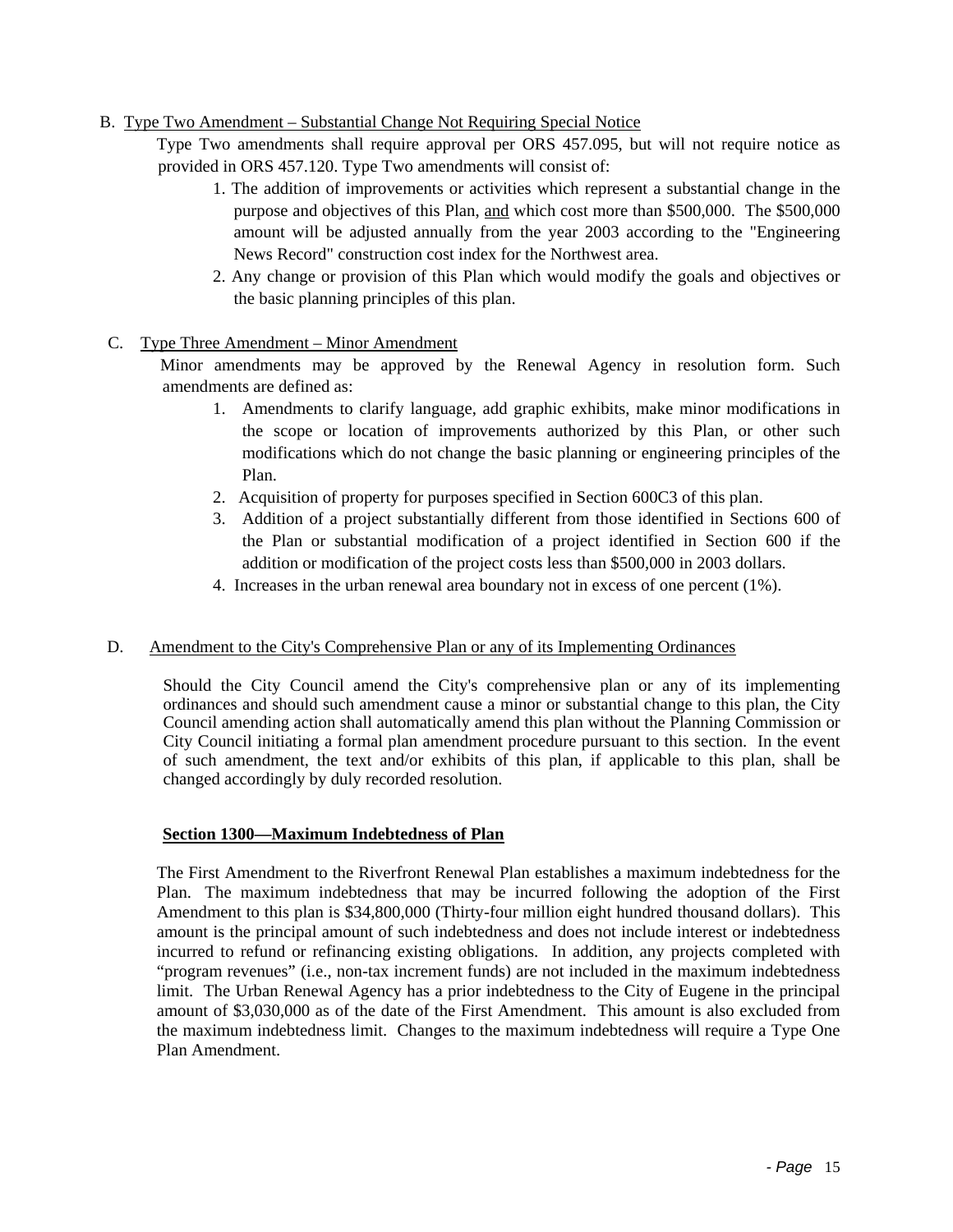### **Section 1400--Duration and Validity of Approved Plan**

# A. Duration of Urban Renewal Plan

The tax increment provisions of Section 700 of this plan shall remain in full force and effect until June 30, 2024.

B. Validity

Should a court of competent jurisdiction find any word, clause, sentence, section, or part of this plan to be invalid, the remaining words, clauses, sentences, sections, or parts shall be unaffected by any such finding and shall remain in full force and affect for the duration of the plan.

Section

# **Part 2--Exhibits**

Exhibit A. Development Plan Boundary